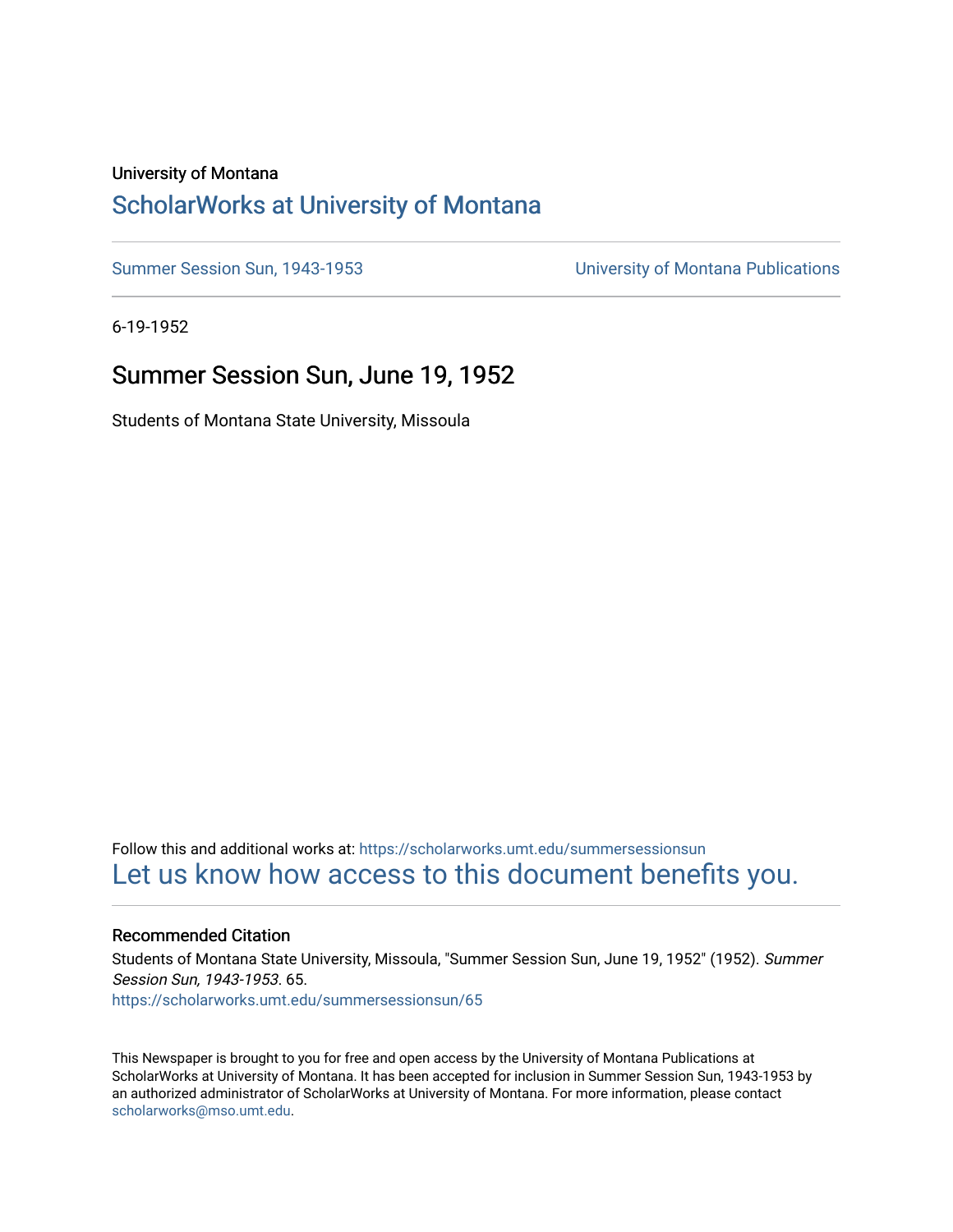# *MIA Festival to Start Tomorrow*

The fourth annual festival of the Montana Institute of the Arts will be on campus June 20-22. The MIA is a group of Montana citizens, about 1500, organized five years ago from among people who are interested in the arts generally. The institute is broken into eight sections, each dealing with one phase of the arts. These sections are crafts, drama, fine arts, history, photography, music, social science, and writing.

Registration for the institute will begin at 9:30 tomorrow morning in the Student Union. At four that afternoon the first session of the annua] business meetings will open.

#### Free Plays Friday

A Friday night feature of the MIA will be the presentation of a program of plays in the Student Union auditorium at eight.

This program will include a fiveact play, "Rumpelstilzchen," presented by a group of Missoula grade school children, under the direction of Gladys Trambley and Billie Durham, both of Missoula. Mrs. Marlin Maughan will be in charge of props, Mrs. Clarence Miles, makeup, and Mrs. Justin Gray will direct the musical numbers. The play follows the original folk story closely and will be presented in full costume. Almost forty grade school children will take part in the production.

The Helena branch of MIA will give a Shakespearean workshop. Violet Mires, Helena, will do excerpts from Shakespeare under the direction of Mrs. Ralph Henry, Helena.

Concluding the evening's program will be a Missoula Community Theater reading of "The Lady Will Jump," a one-act play by Brad Arrington, Missoula County high school drama instructor.

"The Lady Will Jump" took first place in a Columbia Broadcasting system world television contest in 1950. It will be read by Mr. and Mrs. Glenn Reznor, Mrs. William Dratz and Joe Brown, under the direction of Mrs. Maughan.

Following the drama festival, the MIA will present a square dancing program in the Gold room of the Student Union. This program,

"Folk Dancing, from the Revolutionary Period to the Present," will be presented by the Missoula Square dancers.

Saturday the MIA will feature a banquet at the Hotel Florence for MIA members and invited guests. A musical program directed by John Lester and Robert Atheam, both of Missoula, will be presented.

Only the drama festival, square dancing, campus exhibits, and the banquet are open to the public. The remaining activities are confined to MIA members.

#### Special Sectional Meetings

During the three days of the meeting MIA members will attend workshops, panel discussions and demonstrations conducted by people of the various members particular interest section.

Among these will be the crafts session, which will present a panel discussion of "Creative Design" led by Cyril Conrad, Montana State college instructor. The crafts people will also see workshops on ceramics, silversmithing, leathercraft, weaving, and photography. Besides the evening of plays the drama section will participate in panel discussions.

The fine arts section will see a movie entitled, "Alexander Calder: Sculpture and Constructions" and "Henri Matisse." Also Milton Trodick, Great Falls, will give a demonstration of portrait painting Saturday afternoon.

The history section will participate in a series of panel discussions and reports throughout the three-day meeting.

The photography section will show an exhibit of photographs and will also see slides and hear lectures on how to produce better pictures.

In addition to the drama festival and the square dancing festival there will be a series of exhibits located about the campus that will be open to the public. These exhibits are located as follows: crafts, Silver room, Student Union; fine arts, Fine Arts building; history, Copper room, Student Union; photography, Bitterroot room, Student Union.



ATKINSON GREETS STUDENTS

Greetings! We are happy to see so many of you here, not only from Montana but also from out of the state.

We are aware that the main business of Summer Session is study, intellectual enrichment, and inspiration. We hope, however, that you will find time to enjoy the glorious mountains, lakes, and streams of this area, including Glacier and Yellowstone parks. Contact Miss Van Duser or Mr. Wright at the Student Union for information regarding recreational opportunities—both on and off campus.

We are sure you will find an able faculty and fairly adequate laboratory facilities here, and hope you have found satisfactory housing.

A profitable and pleasant summer to you. E. A. Atkinson, Director

Summer College

### **APPLICATIONS OVERDUE?**

All students who expect to com**plete their work for any of the master's degrees during the current summer session, and who have not already made application, see Dean Castle as soon as possible.**

## **MSU Plays Host to Seventh Annual P-TA Workshop**

The seventh annual P-TA workshop on the MSU campus will dominate summer session activities next Monday and Tuesday with an anticipated attendance of more than 150. The workshop is sponsored by the Montana Congress of P-TA and Montana State University.

The conference will open at 12:30 Monday afternoon for registration and will get underway, with Dr. James E. Short from the MSU School of Education pre-

siding, at 1:30 in the Gold room of the Student Union. Dr. Dean Lobaugh, assistant superintendent of schools, Eugene, Ore., principal speaker, will address the group on the theme of the convention, "Home, the Guiding Influence for Life." He was a member of the visiting staff at MSU during the 1951 summer session.

#### First General Session

The first general session will also include invocation, by Rev. Bruce Wood, director of the MSU school of religion; music by the Missoula grade school advanced band under the direction of Emerson Miller; and a socio-drama conducted by Dr. Gladys Holmes, director of the MSU Mental Hygiene clinic, Prof. Bert Hansen from the English department, and

Mrs. A. L. Armstrong, chairman of recreation, Missoula P-TA.

The second general session, at 7:30 p.m. Monday evening in the Gold room, will be presided over by Prof. John A. Harris, from the MSU department of social work. A panel, " The Home—In a Free World" will be the main business of this meeting. Dr. Short will be the chairman of the panel which will also include Dr. Lobaugh, Mrs. Lilian Peterson, rural school supervisor, State Department of Public Instruction, Dr. Floyd Marchus, MSU visiting professor, and two others whose names have not been released as yet.

Following the panel there will be group discussion and questions from the floor. Mr. Linus J. Carle-

(please see page three)

#### SUMMER SESSION CALENDAR

June 16-July 25—Workshops in Business Education (six week sessions).

June 20-22—Montana Institute of the Arts Festival and General Meeting.

June 23-24—Parent-Teacher Leadership Conference.

June 26-27—Social Work Institute.

July 4, Friday—Independence Day, a holiday.

July 6-12—Rocky Mountain Institute for Chamber of Commerce Secretaries.

July 7-11—School and Community, Health and Safety Workshop.

July 7-11—Workshop No. 1, for Case Workers.

July 14-Aug. 8 — Northern' Rocky Mountain Roundup of Regional Arts.

July 16-18 — Educational Problems Conference.

July 21-25—Workshop No. 2, for Case Workers.

July 21-26—Coaching School. July 25—Six-week Session Ends.

July 27-Aug. 2—Publications Pow Wow.

July 27-Aug. 1-Montana Music Week; Music Teachers Institute.

July 27-Aug. 8—High School Music Camp; Two-week Unit Course in Music Education.

July 28-Aug. 22—Conservation Education Workshop.

Aug. 4-15—Unit Course in Supervision for Public Welfare Workers.

Aug. 21—Commencement.<br>Aug. 22—Summer Sess 22—Summer Session Ends.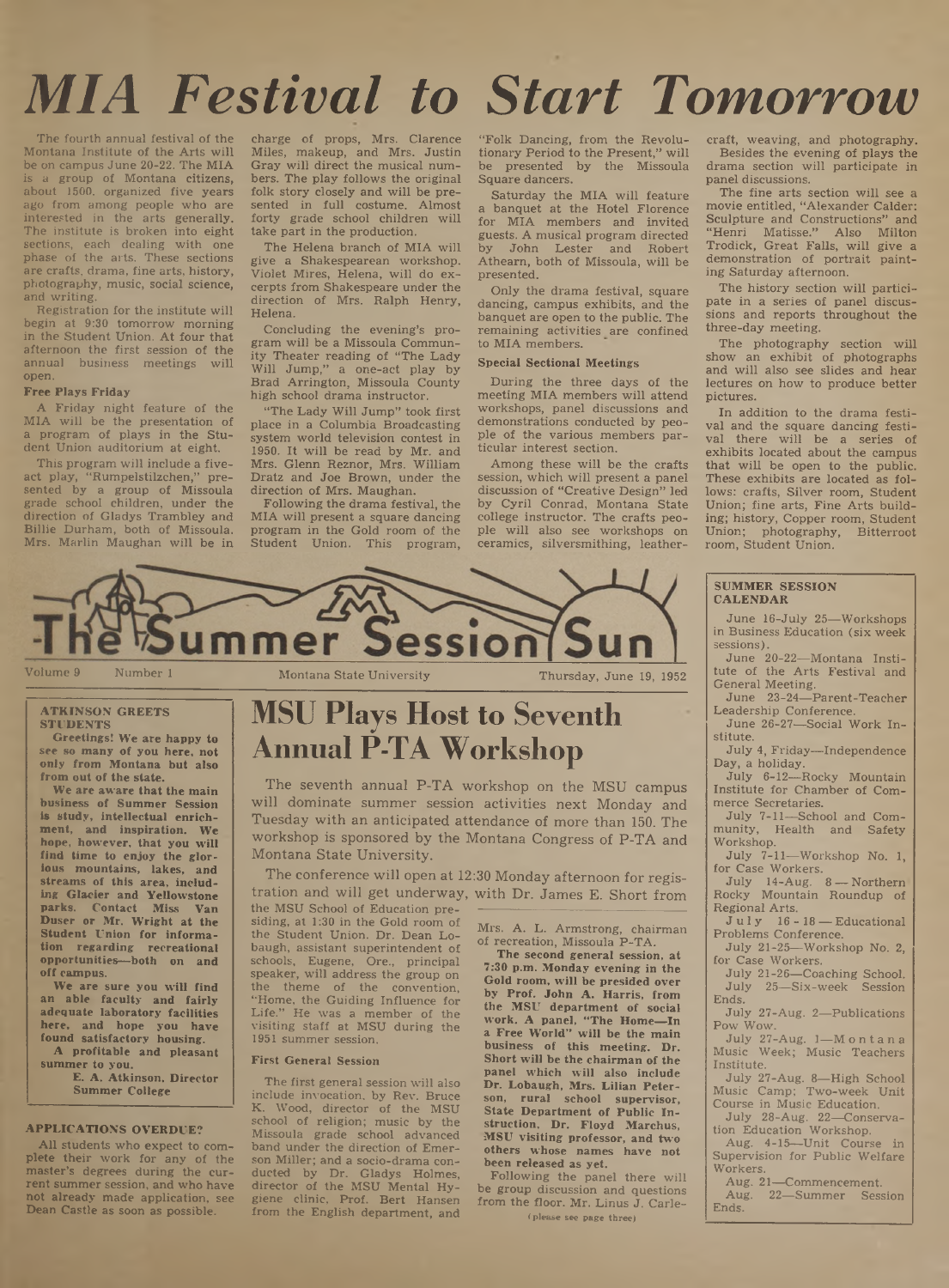$\overline{2}$ SUMMER SESSION SUN Thursday, June 18, 1952



## **Homecoming**

Every year during fall quarter a day is set aside for the "homecoming" of former students and graduates of Montana State University.

This day is quite an affair, with a football game, a speech by the governor—even the crowning of a queen, and the alums come from everywhere to visit their Alma Mater and renew old college acquaintances.

However there is another "homecoming" every year that is seldom thought of as such, but which sees many more former students and alums returning to the campus for a much longer stay.

This "homecoming" is summer session.

Past summer enrollment figures show that from 75 to 80 per cent of the total enrollment is made up of people who have previously attended the University. That means 750 to 800 students out of an average enrollment of 1,000, and that's a big homecoming.

To these old friends the Sun says welcome home. And to the new students we ektend cordial greetings, and a sincere desire that their stay at the University will be a pleasant one.—N.W.

## Dignitaries

The names of several famous men and women will appear on the various programs of events scheduled for this summer.

Among these will be the Pulitzer Prize winner Van Wyck Brooks, who has been called one of the major literary figures of our lifetime, and Ray Eliot, football coach at the University of Illinois, whose teams have won two Rose Bowl crowns in recent years.

These men, and the others with them who will instruct and demonstrate before groups here at the University this summer are the best in their chosen fields. It is a rare opportunity for us to be able to meet with these men and discuss the finer points of the professions in which they have proved their merit.  $-N.W.$ 

### *Home Economics***,** *Red Cross to Give Sick Care Course*

The Home Economics department, in cooperation with the Red Cross, will sponsor a six-week course in the "Home Care of the Sick" this summer, according to Helen Gleason, Home Economics chairman.

Miss Gleason said that the courses will be conducted by two outstanding Red Cross nurses, Miss Butzerin, who is assistant director of nursing services of the Red

Cross, and Miss Kiedroski, district Red Cross nurse for this area.

A Leadership Training Course for teachers, prospective teachers, and trained nurses will also be featured by the Home Economics department this summer, and is designed to "reach as many interested people as possible so that they will be able to teach proper Red Cross techniques," according to Miss Gleason.

A Red Cross certificate will be given and leaders trained will instruct seniors in the high school adult education groups in the community where they teach, Miss Gleason said.

## **Van W yck Brooks To Top List In Writers Conference**

Highlighting a staff of eight lecturers and panelists for the fourth annual writers' conference on the MSU campus this summer will be Van Wyck Brooks, Pulitzer Prize



winner, biographer, historian, and one of America's foremost literary critics.

The conference, which runs from July 30 through Aug. 8, is a part of the Roundup of Regional Arts, a project co-sponsored by MSU and the Rockefeller foundation,

## **Hamilton Calls For Actors**

Tryouts for the summer production in the university theater will be held in Simpkins Little theater from 3 to 5, and from 7:30 to 9 p.m. next Monday and Tuesday, according to Stanley K. Hamilton, director.

Persons trying out will be asked to read from three shows that are being considered for the produc-<br>tion: The Hasty Heart Light Un The Hasty Heart, Light Up the Sky, and Ladies in Retirement. One of these shows will be selected according to abilities of those trying out and how well suited they may be to a particular show.

The show will be under the direction of Asst. Prof. Stanley Hamilton, who has just come to MSU to take the place of LeRoy Hinze, former university theater director now on leave.

Production dates are not set as yet, but the show probably will be presented toward the end of July, the exact dates heing announced sometime next week.

Everyone is welcome to try out, including members of the community as well as students enrolled in the University. More information can be obtained by calling the University theater, Hamilton said.

with additional sponsorship by the Montana Institute of the Arts.

All regular summer session students are welcome to attend the conference at no additional charge, according to Henry V. Larom, director of the conference.

Mr. Brooks won the Pulitzer Prize, the National Book award, and the Limited Editions club gold medal for his book The Flowering of New England. His New England, Indian Summer and The World of Washington Irving were Book-of-the-Month club selections, and his latest volume, The Confident Years, was called by the New York Herald Tribune "the most impressive work undertaken and carried through by any single scholar of our time."

Making up the rest of the staff for the conference will be David Davidson, Leslie A. Fiedler, Peggy Simpson Curry, Dorothy M. Johnson, Dale White, Norman A. Fox, and Henry V. Larom.

The purpose of the 10-day conference is to provide stimulating insights by nationally known authors into the present trends in American writing, plus considerable practical, constructive discussion of writers' problems in many fields.

Registrants may submit without additional fee one manuscript—a short story, an article, or two chapters and an outline of a novel, or a group of poems totalling about 2000 words. Fees for criticism by staff members of additional material can be arranged by correspondence. All manuscripts must be received by July 15.

### **Chorus Schedule Change May Add Needed Members**

A change in the Mixed Chorus schedule that is planned to go into effect Tuesday will make it possible for more people who have not been able to take chorus formerly to sign up for the class now, according to Stephen Niblack, instructor.

Mr. Niblack said that the new hours will be Tuesday, Wednesday, and Thursday at 11, and Tuesday night from 7 to 9 in the Main Hall auditorium.

The chorus needs all voices, but especially short of sopranos. Those who enroll in the evening class only can get one-half credit Students attending morning and evening classes will get one credit.

Mr. Niblack said that only 13 members have shown up so far of the 25 or 30 who are needed. Anyone can attend, regardless of musical experience.

The group will give a short concert during the sixth week of school.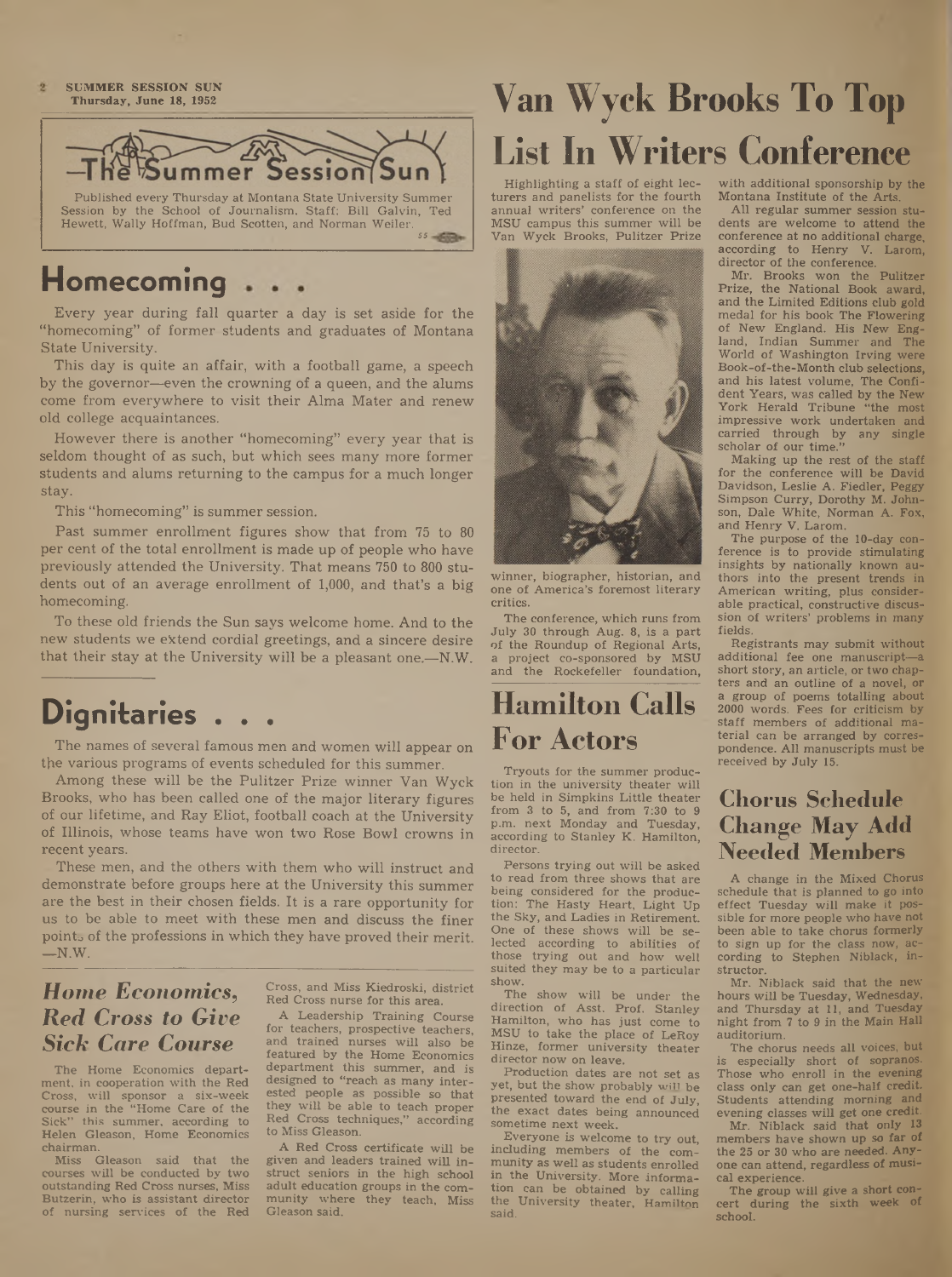## **Union Party Is Saturday**

Student Union "get acquainted" open house is scheduled for Saturday night. This will begin at 8:30 and last until midnight. The entire Union will be open to students at that time. The evening will offer dancing, ping-pong, bridge, shuffle board, and other games.

According to Ed Wright, summer recreation director, the primary purpose of this open house is to let the summer session students get acquainted with each other. Wright said that soft drinks will be sold in the game room.

Wednesday, June 25, the Union will have another bridge lesson. These bridge lessons are open to anyone and are under the direction of Mrs. Elsie Flaherty. •

### **No Set Program Of Convocations**

There will be no regularly scheduled convocations this quarter, according to E. A. Atkinson, director of the summer session; however, "We will have at least three convocations during the summer with outstanding personalities in attendance," Mr. Atkinson said.

"We are not in favor of having convocations unless we are positive we can provide an outstanding program; therefore, what convocations we do present will be the finest programs possible," he said.

Programs and dates will be announced later in the quarter.

### **University Host To P-TA Workshop**

(continued from page one) ton, acting dean of the School of Education at MSU, will give the summarization.

### Third General Session

The third general session will take place in the Gold room Tuesday morning at 9:30 under the direction of Mr. Linus J. Carleton. The principal address will be given by Dr. Lobaugh on the topic, "Not By Bread Alone." The group will then break up into discussion sections.

The fourth general session will meet under the direction of Mr. Marchus in the Gold room at 1:30 Tuesday. This session will he devoted mainly to reporting of the discussion groups followed by an evaluation and summarization by Dr. Lobaugh.

A banquet Tuesday evening will end the two-day P-TA leadership conference. Toastmaster for this occasion will be S. J. Knudsen.

All sessions will be open to the public, according to Mrs. Thomas Micka, chairman of workshop programs, and she urges all parents and others interested to attend and participate.

## **W orkshops, Seminars Top Summer Session Schedule**

With registration completed and classes already underway, the 1952 Montana State University summer session has started its extensive program of special workshops and seminars.

The summer session will offer a full quarter of regular University work, professional courses of both 6 and 10 weeks for educators, and conferences and institutes on problems of education, business, high school journalism, music teaching, creative writing, and several others.

Many outstanding personalities will supplement the regular University faculty in lecture courses and demonstrations and will work in conjunction with the various workshops.

#### Regional Arts Roundup

The Northern Rocky Mountain Roundup of Regional Arts, one of the major phases of the summer session, will feature such notable craftsmen, artists, and writers as Van Wyck Brooks, Peggy Simpson Curry, David Davidson, Norman Fox, Peppino Mangravite, and Leslie Fiedler.

An important phase of the "Roundup," the "Writers' Conference," will feature outstanding professional writers as the nucleus of a faculty of Montana professionals. The session, from July 30 to Aug. 8, will involve a series of lectures and workshops and will be open to all registered summer school students.

One of the notables is Henry V. Larom, a Montana State University graduate, who is this year's director of the "Roundup." Mr. Larom is the author of five novels, including the "Pinto Colt," which won a Boys' Club of America award in 1949. Mr Larom spent 12 years as a radio script writer and copywriter in New York City.

### Business Workshops

The workshops in Business Education will be jointly offered by the Schools of Business Administration and Education. They will feature demonstrations in business machines, lectures, and instruction on the newer methods of teaching shorthand, typewriting and transcription. Dr. John L. Rowe, of Columbia university, is one of the outstanding specialists to lecture for one week on these subjects.

Louise Bernard, director of the School of Distributive Education of the College of William and Mary, will lecture one week during the workshop on "coordinating cooperative vocational classes." Dr. E. Dana Gibson, a specialist in visual aids from San Diego State college, will present a visual aids program on distributive education. Other guest lecturers will be Philip S. Pepe, a specialist and consultant on office typing for the Remington Rand company; Laura Nicholson, supervisor of distributive and business education of the State Department of Public instruction; and Dr. C. T. Yerian, of Oregon State college, who will lecture for one week on the "improvement of instruction in basic business."

#### High School Journalists

The "Publications Pow Wow," to be held from July 27 to Aug. 2, will offer morning laboratory sessions to high school journalists who will return to the staffs of their high school publications next fall. The "Pow Wow" will be a division of the Montana High School Music and Journalism camp, which will include a high school music camp and a unit course in music education.

### Conservation Education

The Conservation Education workshop, from July 28 to Aug. 22, will enable classroom teachers to study the present practices in the field of conservation education. The staff of the workshop will include Dean Ross Williams, of the University's forestry school; Dr. J. W. Severy, head of the University Biological Sciences division; Prof. Harold Tascher of the Social Work department; and James W. Gebhart, a national authority on conservation education.

Two one-week workshops for case workers are planned for the weeks of July 7-11 and July 21-25. Miss Nan Shoemaker, assistant professor of social work, will direct the activities of the workshop, which will involve studies in the methods and principles of case work and their relation to the administration of public social services.

### Other Highlights

Other highlights of the summer session include a "Film Preview Service," which will show specific films at the request of any one attending the summer session and will demonstrate special types of visual aids on request. Miss Kathryn Lyon will instruct a class in weaving. This course is under the sponsorship of the Home Economics department. Mrs. John Lester will provide evening instruction in Spanish-American dancing.

The summer session Travel Bureau is designed to aid individuals and groups to plan summer travel. Other recreation facilities open to all summer session students are the Student union, and the University residence halls, which will be the scene of many social events during the quarter.

#### SPRING QUARTER GRADES TO BE AVAILABLE JUNE 23

"Students attending the summer session or those who live in Missoula may pick up their spring quarter grades starting Monday, June 23," according to Registrar Leo Smith.

SUMMER SESSION SUN Thursday, June 18, 1952

## **Dr. J. E. Orr New Dean Of Pharmacy***<sup>j</sup>*

Dr. Jack E. Orr, widely known pharmaceutical educator, will become dean of the University School of Pharmacy July 1, President Carl McFarland announced today.

A member of the Ohio State university faculty and a veteran, Dr. Orr was called to the University of Utah in 1947 when Utah organized its College of Pharmacy. At Utah he served as professor, general education counselor, and professional counselor for the College of Pharmacy.

Dr. Orr is a member of the American Pharmaceutical association, the American Chemical Society, and the American Institute for the History of Pharmacy.

Dr. and Mrs. Orr and their daughter, Judith Elaine, expect to arrive in Missoula in the latter part of June.

As dean of the School of Pharmacy he will assume duties which have been handled by Dr. John F. Suchy as acting dean since the resignation last year of Dr. Curtis H. Waldon.

## **185 In Halls This Summer**

Two residence halls will be open all during the summer session, and another may be opened later to accommodate visitors coming to the campus for the special events on the summer calendar.

There are 80 men staying in North hall, a drop of 30 per cent from last year. New hall is housing 105 women. Residents of these two halls eat in the dining room at North hall.

The Montana Institute of the Arts festival will bring about 500 visitors to Missoula, and about 50 of these will be housed in Corbin hall, according to director Kendrick Clark. Montana Music week, Publications Pow Wow, and the High School Music Camp will bring more applicants for temporary housing in the residence halls.

Work preparing the halls for next fall is going on all summer, with the repair of frost-damaged slate roofs being the major task.

### POTTERY CLASS IS FREE

Students interested in learning pottery will have a free chance to try their hand at it next Wednesday evening in the weekly pottery class being instructed by Mary Larom, visiting instructor in crafts.

The class, which starts at 7:30, is located behind the stage in the Student Union auditorium.